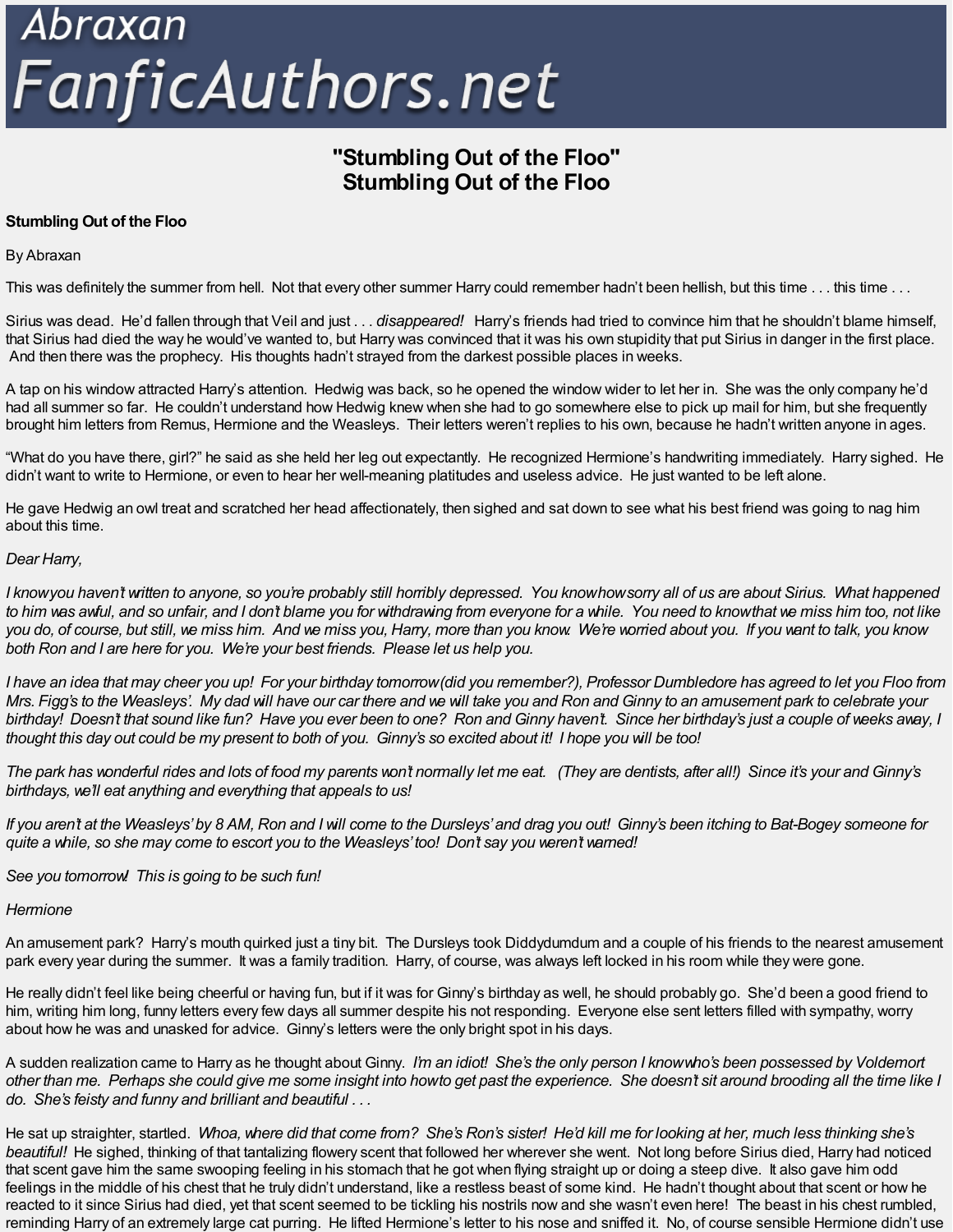scented parchment. He got up and walked to his open window. The scent wasn't coming through the window either. He smiled a bit. *Thinking about Ginny must have made me remember that scent. Funny that it seems I can smell it.*

He sat down at his desk, dipped his quill in his ink bottle and wrote on the back of Hermione's letter.

# *Hi Hermione,*

Thank you for the invitation to the amusement park. No, I've never been to one. It sounds like fun. It will be a nice way to celebrate Ginny's *birthday – and mine, as well. Thank you for thinking of me. I'll see you tomorrowat the Weasleys'.*

*Harry*

### HPHPHPHPHP

At 8 AM sharp, Harry stepped into Mrs. Figg's Floo and cried, "The Burrow!" He closed his eyes as fireplaces spun by at a dizzying rate. A moment later, he stumbled out of the Weasleys' fireplace and would've fallen to his knees on the hearth if he hadn't found his momentum stopped by a petite redhead whose lips somehow got in the way of his. Their kiss was awkward and brief and left both of them blushing.

Harry put his hands on Ginny's arms to steady both of them as he took a step back. He could still feel her lips on his. A silly grin crossed his face when he realized he didn't want to forget that feeling.

Hermione's voice drifted downstairs. "Was that the Floo? Is Harry here?"

Ginny's mouth opened and closed several times before she was able to blurt out, "Erm . . . yeah."

Harry dropped his hands from Ginny's arms . . . her *bare* arms. In the blink of an eye, he realized she was wearing a white top that had thin straps and no sleeves and left her shoulders and the top of her chest and back bare too. He was surprised to see she had a smattering of freckles on her chest as well. He wanted to lean forward and see if she had them on her back as well. He barely caught himself before he acted on that though. Harry gave himself a mental slap. Of *course* she had freckles there, and probably on her back as well! She was a Weasley, after all! Ron had freckles just about everywhere . . . . Harry held in a gasp. He didn't want to think about *that* when he was looking at Ginny! So she had freckles on her shoulders and chest, and probably her back too. Fine.

While trying to avoid looking at her freckled shoulders, his eyes were suddenly caught by the three tiny yellow roses embroidered in a line down the centre of her blouse, a line that fell just in the valley between her breasts. Harry dragged his eyes away from her chest, certain his ears were a lovely red worthy of any Weasley right now.

Moving his eyes away from those tiny roses and their location made him notice her shorts were cut off blue jeans, and she had sandals on. Her legs were freckled too. He liked that, he liked that a lot. Her toenails were painted a very cheerful purple. Suddenly he liked purple very much.

All of these thoughts flew through his head in the blink of an eye. A moment later, Harry realized he should say something instead of just staring at Ginny and blushing. But what should he say? His mouth gaped a few times before he could get his voice started.

"Erm . . . hi! Sorry about crashing into you." He wondered for a moment if his face was as red as hers. His cheeks and ears felt as if they were on fire!

"I . . . I . . . uh . . ." Ginny, normally never at a loss for words, seemed to be stuck somehow. She shook her head and cleared her throat, then finally smiled at him, although she was still blushing. "Happy birthday, Harry! I didn't realize you still stumble out of the Floo." She finally tore her eyes from his and cast a cleaning charm on him, making the soot disappear.

"Thanks," he said, admiring her handiwork. "I'm rubbish at the household charms." He couldn't stop grinning. He could still feel the soft warmth of her lips on his. And would he ever stop blushing?

Hermione and Ron came in just then. "You're here!" Hermione said, her arms open in welcome. "Happy birthday, Harry!" She wrapped her arms around him and hugged him tightly.

"Yeah, happy birthday, mate," Ron said, clapping Harry on his back as Hermione released him from her hug.

"Why are you both so red?" Hermione said, studying Harry and Ginny each far too closely for their comfort.

"I fell over when I came out of the Floo. I'm embarrassed, and Ginny's trying to be polite and not laugh at me," Harry said, glancing at Ginny and hoping she'd go along with his story.

Ginny burst out laughing right on cue. "That's it exactly," she said when she caught her breath.

He shook his head and grinned at her, her laughter triggering his. "Thanks a lot."

Ginny was laughing uncontrollably now. She managed to say, "No problem!" between the peals of laughter.

Harry stopped laughing but stood smiling at her as she continued to laugh. His smile faded as he wondered if their kiss was *funny* to her. He'd hoped she might think it was sweet, even if it had been an accident, but perhaps she didn't. Was she taking the mickey? He thought she was a better friend than that, but she was the twins' sister and very much like them in many ways. They would take the mickey out of someone after something like that happened, so she very well might do the same. He sighed and turned to Ron and Hermione again as Ginny's laughter faded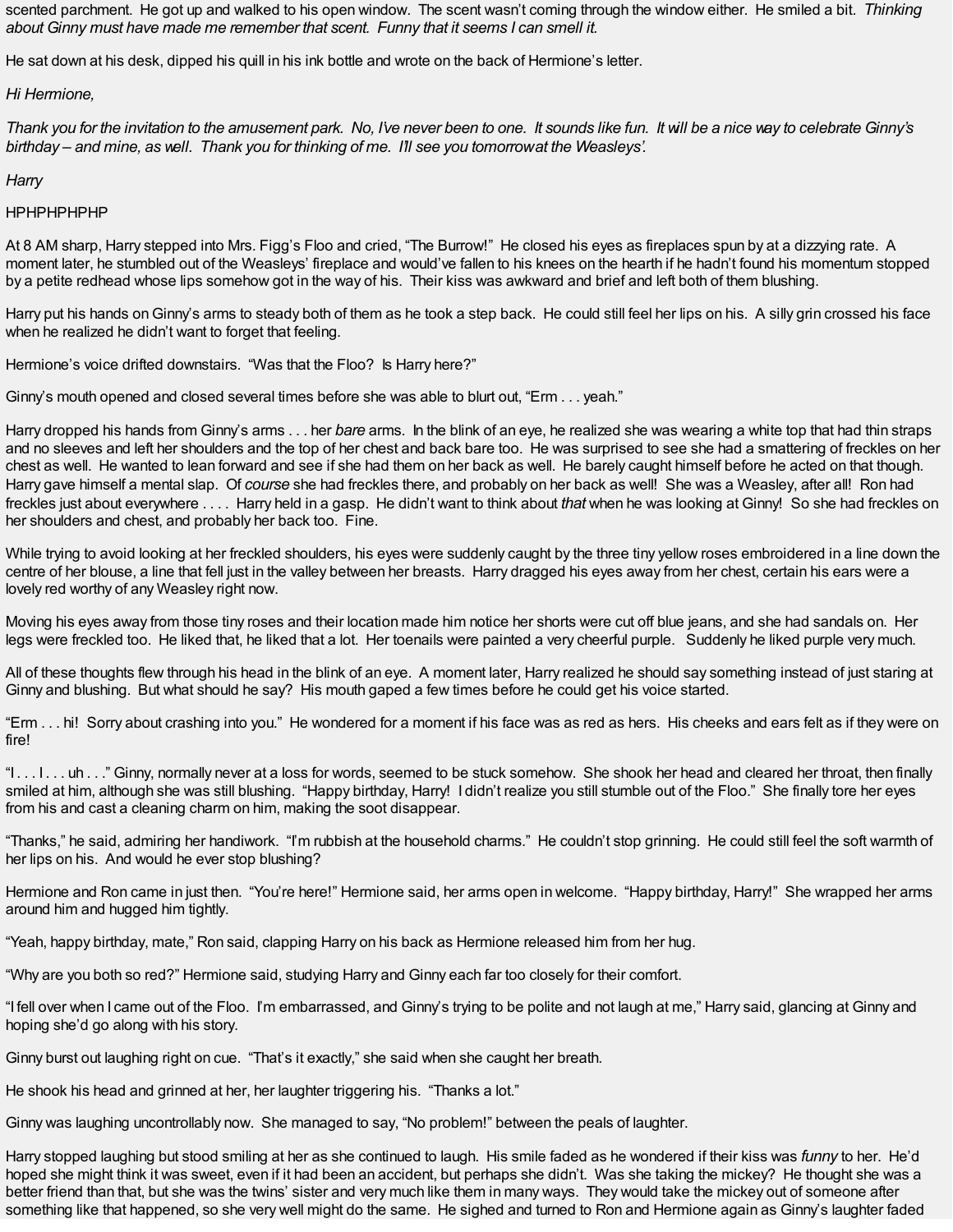away.

Hermione was studying his clothes as she stepped back from him. He was wearing an old t-shirt of Dudley's that was so worn, its burgundy had faded almost to pink. It hung off him loosely, his exposed collarbones showing how thin he was. His shorts were rumpled from being cinched up with a belt Harry had punched lots of holes in to make it fit him, and they were so big, he and Ron both could have squeezed into one of the legs. His trainers were held together by duct tape. He blushed under Hermione's scrutiny. These were the best casual clothes he had.

"I happen to know that Remus and Tonks are taking you shopping for your birthday," Hermione said, still appraising him, "but we need to do something about what you're wearing today, given where we're going. These clothes may be dangerous on the rides because they're so loose, and your trainers . . ." Her voice faded as she gazed at Harry's oversized shoes. "Those don't really fit you either, do they?"

Harry was glad to hear he'd have some new clothes soon, but he was also embarrassed by his friend's sudden close attention to what he was wearing. He dropped his eyes. "No."

Hermione stepped closer to him and bent her head, trying to see his face beyond his fringe. When he finally glanced up at her, she said, "Would you mind if I Transfigured your clothes and shoes to fit you better?"

Having clothes and shoes that fit him would be a huge improvement. Harry blew out a breath and straightened up, determined to show his best friend he appreciated her thoughtfulness. "That would be great, thanks."

Hermione took out her wand and studied him a moment longer, then waved her wand in a complicated pattern. Harry jumped as his clothes began to shrink and tighten. He suddenly realized his belt was tightening too. He grunted in pain and tried to unbuckle it.

"What's wrong?" Hermione said, her smile of satisfaction fading when she saw Harry struggling with something hidden by his still overly-large t-shirt.

"His belt's strangling him!" Ginny said. She reached for his belt. "Let me try, Harry. My hands should be small enough to get it loose."

Harry stepped back hastily, feeling even more embarrassed than he had already. "Erm, Ginny, I'd, um, could you . . ."

"Get your hands off the poor bloke, Ginny!" Ron said, half laughing and half grumbling. "I'll fix it." He pointed his wand at Harry's belt and it opened.

Harry made an odd squawking sound as his shorts fell to the floor. His boxers would've followed them if not for quick action on Harry's part. He was so embarrassed, he thought that even his bum must be red by now and he'd really prefer Ginny and Hermione didn't see that! "Girls, turn around, please?"

Ginny was laughing so hard she could barely stand up. Hermione looked mortified, but a grin was tickling her lips too. Finally, she couldn't hold it in.

"Oh dear," Hermione managed to say between giggles. "I didn't shrink your boxers. Hold on."

Harry glared at her in annoyance. "I'll do it. Just turn around, please?" He turned and scowled at Ginny. "Really. Please?"

The girls sighed dramatically. "You're no fun," Ginny said, and flounced a bit as she turned around. Hermione was still giggling.

"Don't look at me, mate," Ron said, holding his hands up in surrender. "I'm not as good at Transfiguration as you and Hermione are."

"Fine." Harry pointed his wand at his boxers and muttered the same spell Hermione had used, one he'd never tried before. He groaned and fell to his knees as the boxers shrank quite a bit too much. "*Finite Incantatum!* " His voice was a high unnatural squeak.

Hermione turned around quickly. "What happened?"

Ron's face was white. His voice came out in a high squeak too. "They shrank too much."

"What's wrong with your voice, Ron?" Ginny said, glaring at him. "Nothing happened to you!"

"Any bloke who saw that would react the same way," Ron replied, nodding his head to emphasize his point.

"Show me the wand movement you used, Harry," Hermione said patiently.

Harry was busy holding his loosened boxers up and trying to get his breath back after being in horrific pain even if only for a moment. He finally managed to untangle his wand hand from the voluminous boxers and stand up, then showed Hermione what he'd done.

"Well, of course it didn't work properly! You have to flick the wand at the beginning just a bit, like this." She demonstrated, then watched as Harry copied her movement. "That's it. Now try again." She crossed her arms and stood there watching him.

"Hermione!" Harry said, huffing impatiently. "Turn around!"

Hermione gave him an exasperated look, then glanced at Ginny, causing both of them to giggle as they turned away from Harry.

"Finally," Harry muttered, then cast the spell correctly. He pulled his shorts up and adjusted his belt so it would no longer strangle his middle, then sighed with satisfaction. "That's much better. Thanks, Hermione."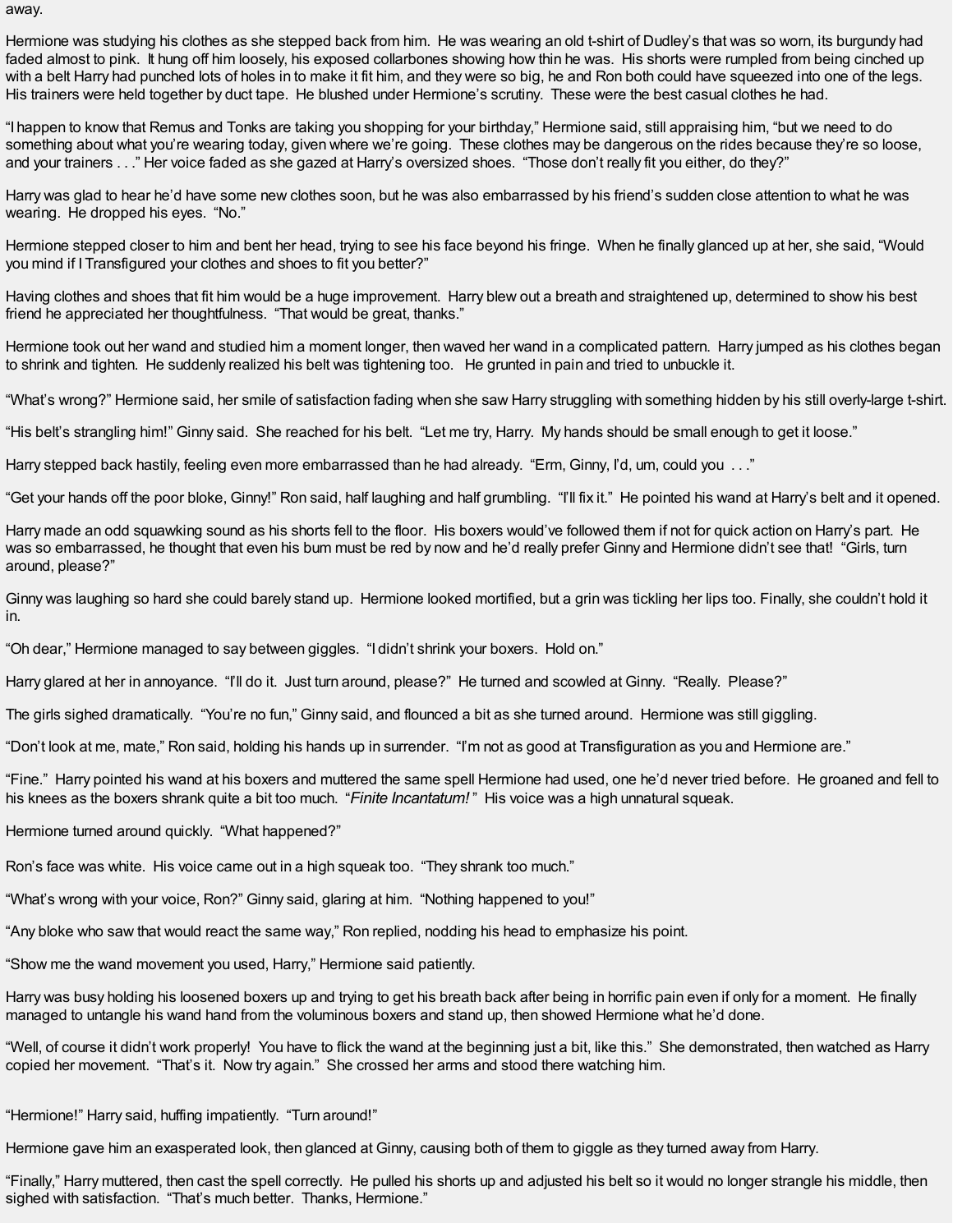"Try doing your trainers yourself so you can practice the charm," she advised.

Moments later, the rolled-up socks had been removed from the toes of Harry's trainers and the spell had been cast. Now his trainers not only fit him well, but they were clean and repaired, the duct tape Banished. Harry grinned. He'd never owned new trainers before, but these at least *looked* like new. It was a heady experience, being as well-dressed as his friends.

"Full marks, Harry! I'm sorry the resizing didn't go perfectly and that you were embarrassed," Hermione said, then giggled again. "I truly am sorry . . . but thanks for the laugh!"

As Harry made a face at her for her cheek, Ginny added, "And the show!" and laughed out loud again. Harry just sighed. He couldn't win with these two sometimes!

## HPHPHPHPHP

The four friends walked out to the Grangers' car, a large luxury saloon that Harry knew would impress Uncle Vernon if he saw it. Hermione got in the front with her parents while Ginny sat in the middle of the back seat between the boys. Harry felt his face heat up as his leg brushed hers. He turned and stared out of the window, hoping no one had noticed.

The ride to the park was both uncomfortable and exciting for Harry, who had never been to this part of the country and enjoyed the scenery. He was also enjoying being so close to Ginny, although he was doing his best to keep his leg from brushing hers, which made him pretty tense as he scrunched his body as close to the door as possible to give her more room. She didn't seem to mind sitting near him, though, because she kept her foot close to his feet, rather than on the hump in the middle of the floor. *She* was the one doing the leg-brushing, Harry realized with a start. And she was *enjoying* it, from the gleam he could see in her eye when he glanced at her! He was annoyed and impressed at the same time.

The next time he glanced at her, she caught his eye, gave him a smirk and bumped his leg with hers. Harry could feel the blush burning his cheeks and ears, but he smirked right back and bumped her knee with his, which made her giggle.

"What?" Ron said when he heard her giggle. "Did Imiss something?"

"Harry has fuzzy legs," Ginny said. "It tickles!"

Ron leaned around his sister and glared at Harry. "Are you being inappropriate with my sister?"

"Um . . ." Harry began, truly clueless about what he should say.

"No, he's being a perfect gentleman," Ginny declared. "When we went around that corner, my leg bumped his and it tickled, that's all. Leave Harry alone, you big git!"

Ron looked affronted. "Iwas just—"

"Being a busybody," Ginny finished for him. "Harry and I are big enough to take care of ourselves, aren't we, Harry?" she said as she turned to Harry with a look in her eye that dared him to argue with her.

"Uh, yeah! We're practically grown up."

"You're nearly 16, she's nearly 15," Ron grumbled. "That's not nearly grown up."

Harry had to laugh at that. Ron had groused in a recent letter to Harry that his mum shouldn't treat him like a kid because he was nearly an adult. "We may not be as close to scraping the ceiling with our heads as you are, but we're not little kids anymore either."

Ginny turned to Harry with a grin. "Well said!"

"Ron, leave them alone," Hermione said from the front seat. "How much trouble can they get into sitting in the back seat with you?"

Ron mumbled something nobody could understand and leaned against his door with a sulky expression. When Harry glanced over at his best mate a moment later though, he noticed Ron was watching Hermione with a strange smile. She was talking animatedly with her parents, her ponytail swinging as she turned from one to the other. Harry watched Ron for a moment, intrigued by the look on his face. *Has Ron has finally realized that he fancies her? Wonder if he'll ever do anything about it?*

Ginny drew Harry's attention away from Ron when she laced her fingers together and stretched her arms out in front of her, making those embroidered roses disappear completely in a fold in her blouse, down in that valley he didn't mean to be watching. When he tore his eyes away from forbidden territory again, he saw Ginny giving him a cheeky smile, which he managed to return with a raised eyebrow and a smirk of his own. Apparently she had some mischief in mind that involved him. Despite the burning of his ears (again!), he was looking forward to learning what she was up to.

### HPHPHPHPHP

Harry, Ginny and Ron all gawked like little children when the amusement park came into view. Roller coasters went up to ridiculous heights at even more ridiculous angles and then careened down at breath-taking speed. Colourful lights were everywhere. Everything was painted in bright, cheerful, sometimes garish colours. There was simply too much to look at! Harry felt overwhelmed by the colour, action and noise before it all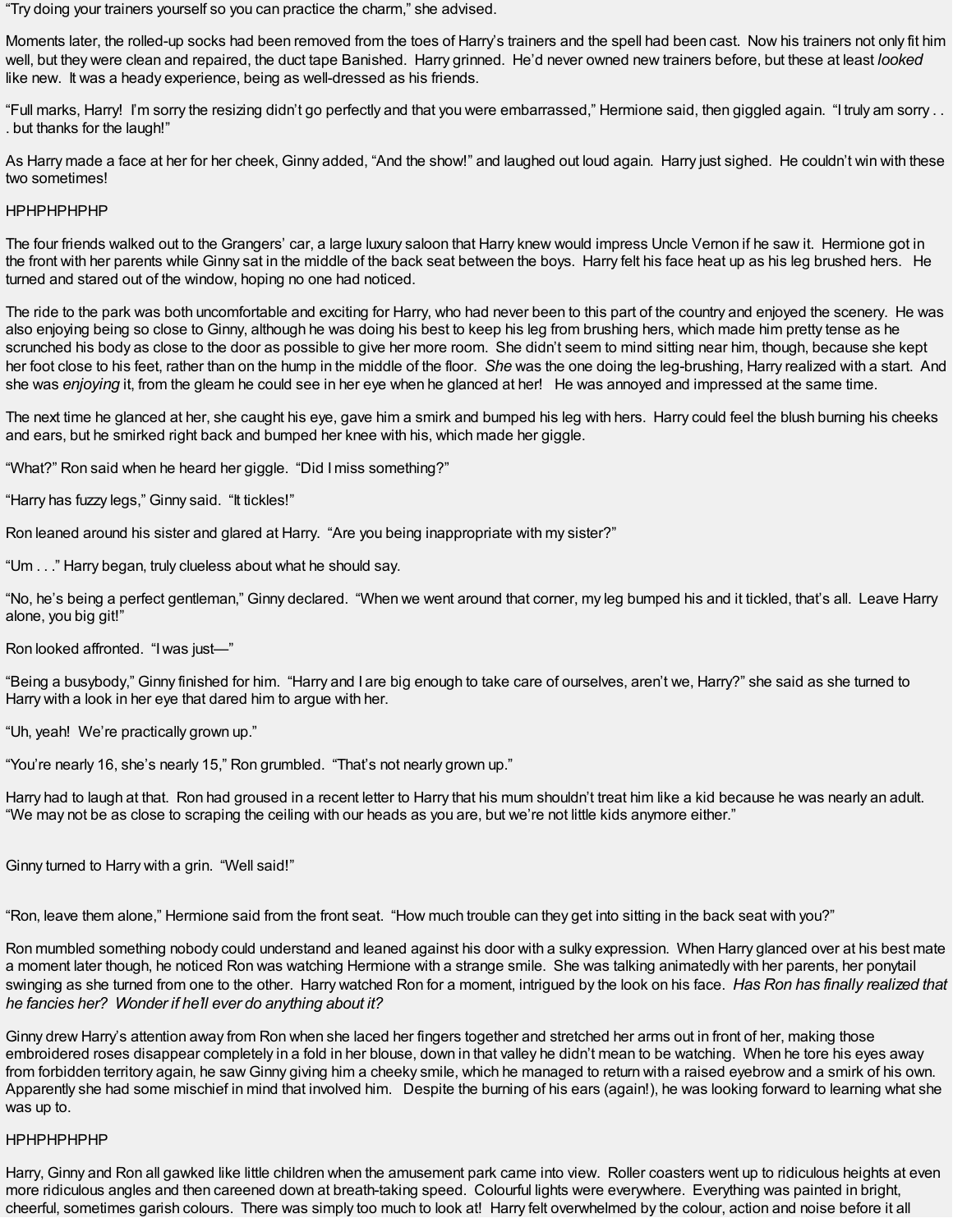clicked into place in his mind and he breathed, "Brilliant!"

"Come on, kids," Mr. Granger said, taking his wife's hand and leading the way. He paid the admission for everyone and handed them colourful paper bracelets, then gave each of them some Muggle money, as well. "Put the bracelets on," he said, putting one on his wife's wrist to show the kids how they fastened. "The bracelets are your admission to all the rides and shows for the whole day. The money's for food and souvenirs. Here are maps so you don't get lost. Hermione knows her way around the park fairly well, but if you decide to go off on your own," here he looked at Ron and Harry, "make sure you have a map in your pocket and pay attention to the landmarks around you. They're pictured on the map so it's easy to find your way." Seeing nods all around, he looked at his watch. "Let's meet for tea around six, okay? Let's say . . . how about that restaurant that's near the merry-go-round? That should be easy for all of you to find. Is that okay?"

"That's fine, Dad, thanks!" Hermione said, beaming at her father.

"Thanks, Mr. Granger," Harry said. "This is the best birthday I've ever had!"

"Me too," Ginny agreed.

"Glad we could do this for you," Mr. Granger said with a smile. "Don't eat anything heavy or greasy before you go on the big rides, or you'll regret it. Otherwise, have a great time!"

### HPHPHPHPHP

Harry, Ginny and Ron were eating the first candy floss they'd ever had. Ron, of course, took a huge bite, nearly burying his face in the soft, sticky treat and wound up with candy floss on his nose and chin. Harry and Ginny laughed while Hermione daintily removed it for him. Ron stared at the sweet in her fingers for a long moment, then looked up at her face. His eyes softened and a small smile tickled his lips for a moment before he reached out and gently took hold of her wrist, watching her face to see if she minded. When she just gave him a curious look, he pulled her hand toward his mouth and very deliberately ate the sweet off her fingers. Hermione gasped when he did it, then seemed to melt when he smiled at her again after he finished.

Harry couldn't resist teasing his best mate. "Tell me, Ron, did Hermione's fingers make it taste even better?"

Ron's eyes never left Hermione's. "Yeah. Yeah, they did." He had a funny half-smile on his face, and he hadn't let go of her hand yet. Hermione stood there with her mouth hanging open, uncharacteristically speechless.

Harry looked at Ginny and saw her give an evil grin. She was going to tease them, he was sure of it. Ron was so focused on Hermione, he wasn't paying any attention to Harry or Ginny.

When he saw Ron lace his fingers with Hermione's, Harry decided to give them a break. He took Ginny's hand in his and started leading her away from them. "Dodgems or roller coaster?"

She glanced down at their joined hands and blushed before answering. "Erm . . . I don't know what they are. Which one do you prefer?"

"I've never been on either one, so Iwant to try them both. The Dodgems are over there, and the roller coaster is at the far end of that queue." He pointed toward the queue and laughed when he saw her jaw drop as her eyes followed the queue to the ride, which went straight up and dropped almost straight down very near the beginning.

"That!" she said breathlessly, then turned and grinned at him. She stood on tiptoe and whispered in his ear, "It looks like a Wronsky Feint!"

"Yeah, it does," he said, still holding her hand. He shivered a bit. Her breath had tickled his ear again. He realized he wouldn't mind that happening a lot more often. He saw her glance back at Ron and Hermione. He looked back at them, then grinned at her. "Looks like they won't miss us for a while. We'll catch up with them at tea, if not before."

Ginny peeped at their joined hands again, then beamed up at Harry. "Yeah, let's go."

### HPHPHPHPHP

The roller coaster was great fun, as were the Dodgems, but to Harry, the Scrambler was the best so far. It had four cars at the end of each arm that spun around so fast, the person on the inside slid into the one on the outside again and again. After observing this phenomenon while they waited in the queue, Harry made sure he let Ginny get in first so he had the outside seat. He reasoned that it might hurt her if he slid into her much smaller body, and he didn't think it would be that hard on him if she slid into him.

Once the safety bar closed in front of them, they didn't have to wait long for the ride to start moving. Ginny held the bar tightly for a while, but as the speed of the ride increased, she ended up sliding across the seat and slamming into Harry.

"Sorry!" she said, her voice filled with laughter.

"No worries," Harry replied, grinning at her. He would never have thought having someone else crashing into him would be fun, but it was! At least, it was when it was Ginny.

After the Scrambler, they walked around looking for the next ride they wanted to try. There was one that spun around and then spun the other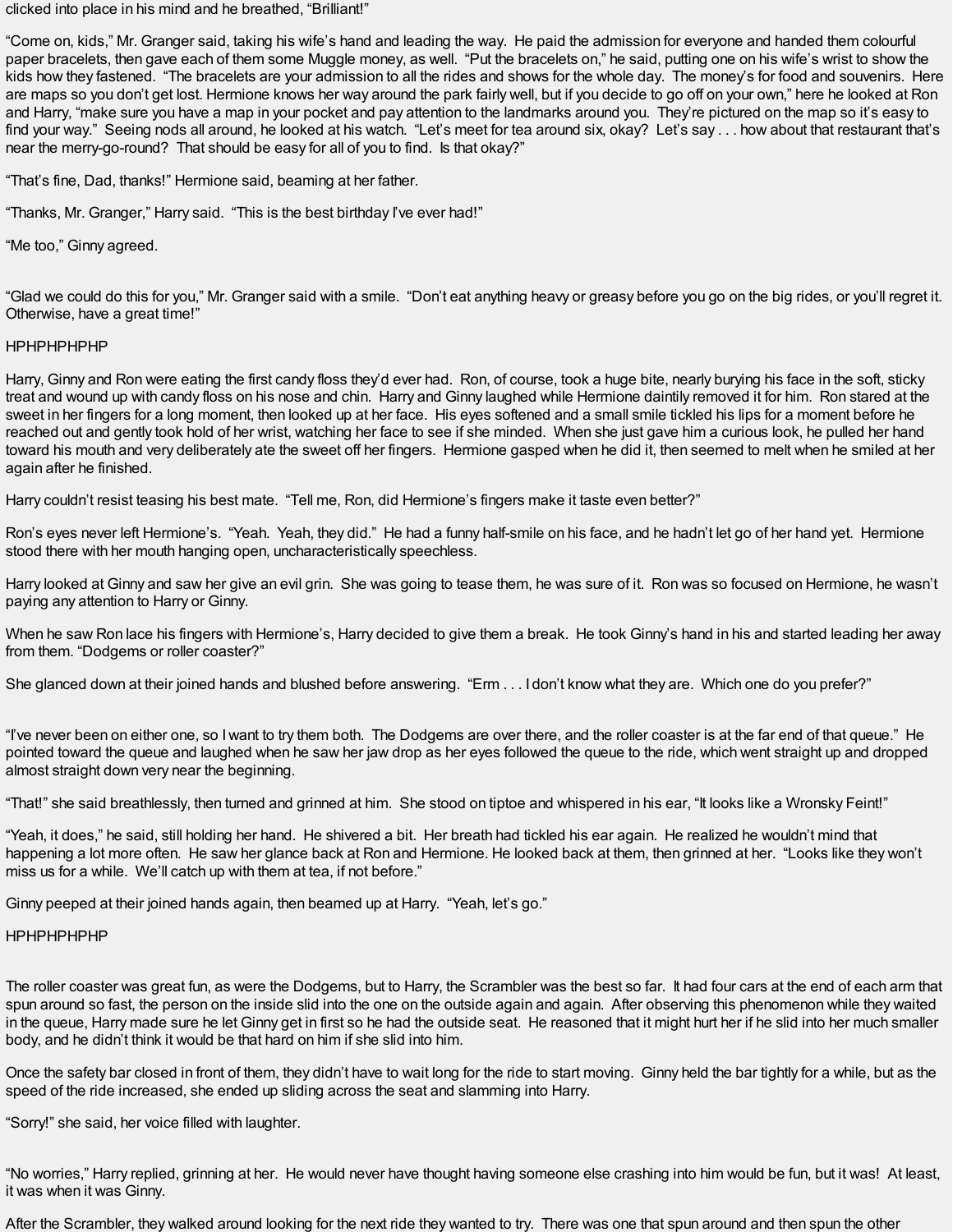direction after it lifted up into the air on the end of a long arm. Ginny grabbed Harry's hand and led him to the queue for that one with a big grin on her face.

He smiled down at her as they took their place in the queue. "Are you having fun?"

"Yes, these rides are brilliant!" She laughed and looked up as the ride rose above them on a long metal arm covered in colourful flashing lights. "I had no idea . . ." She looked around, then stood on tiptoes and murmured in his ear, "I had no idea Muggles were so inventive."

Harry was still absorbing the lovely tingling sensation he'd felt from her breath on his ear and just grinned at her in reply. She was still holding his hand too. Was this a date? His date with Cho really hadn't impressed him at all. He'd been nervous most of the time, then confused, and then was just glad it was over and hoped never to go through such an experience again! And here was Ginny, so bright and fun and . . . Ron's little sister. She was *Ron's little sister* and here Harry was, wondering if he was starting to fancy her. She was Ron's LITTLE SISTER!

Just then, Ginny glanced up at him with laughter in her eyes and tugged on his hand to move them along the queue. Harry realized the battle was lost before he'd noticed it had begun. He *already* fancied her. Ron would kill him! Well, maybe not, since Ron obviously fancied Hermione and Harry could play the brother card against Ron if he tried to do anything about him and Ginny. Him and Ginny. Harry liked the sound of that.

He studied the top of Ginny's head, noticing how the bright strands caught the sunlight, turning the fiery red into a shimmering red and gold. Even the top of her head was pretty! How did she manage that? He smiled, amused at the wanderings of his mind.

Finally, it was their turn to get on the ride. Harry took the outside seat again and grinned at Ginny, who was bouncing in her place, eager for the ride to start. They both whooped when the ride started by swiftly lifting them high in the air while slowly starting to spin.

With the ride spinning first one way, then the other, Ginny was not only sliding into Harry, but Harry was sliding into her. The third time he slid into her, he wrapped his arm around her shoulder and held on. "Maybe this will keep us from crashing into each other so much," he said just as they both slid toward his side. "Oof! Or not!" He started to take his arm away from Ginny, but when he did, she went back to sliding all over the place.

"I think it's better when you hold on to me!" she cried when she slid into him again.

"Okay," he said, then wrapped his arm securely around her again. They managed to stay in place much better after that, their squeals of joy mingling with those of the other riders.

When they got off the ride, they were both dizzy and kept bumping into each other, which caused a lot of laughter between them. Harry finally put his arm around Ginny so they at least stopped running into each other.

"This is better, yeah?" he said, smiling down at her.

"Yeah! At least now we're wobbling in the same direction! That was BRILLIANT! And I'm so dizzy!"

"Let's sit down," Harry said as they neared an ice cream stand with picnic tables in the shade behind it. "Do you want some ice cream?"

"That ice lolly looks good," Ginny said.

Soon they were both enjoying the frozen treats, trying to lick them fast enough to keep up with the melting. They laughed and talked about nothing in particular. Harry couldn't remember enjoying himself more. He hoped Ginny was having as much fun with him as he was with her.

"There you are!" Hermione said as she and Ron joined them at the table. "Those look good," she added, nodding at the ice lollies Harry and Ginny were enjoying.

"You want one?" Ron offered, getting up again.

"Yeah, like Ginny's. Thanks!" Hermione beamed at him as he left. She turned to Ginny. "Are you having fun?"

"It's wonderful! Harry and I have ridden so many things, and every one of them was brilliant!"

Harry pointed his ice lolly at Ginny and raised an eyebrow, as well. "You didn't think all of them were brilliant. There were two you said were pathetic!"

Hermione grinned at Harry. "Which ones? Those may be the ones I prefer. Ron's been taking me on rides that scare me to death!"

Harry frowned. "Then why don't you tell him you don't want to ride them?"

Hermione's face grew as red as a Weasley's, then she laughed, leaned across the table and murmured. "It's too much fun to hold on to him when I'm terrified!"

Harry and Ginny exchanged a shy glance, but Hermione caught them.

"You've been doing the same thing, haven't you?" she said with a note of triumph in her voice. "Have you finally admitted you fancy each other?"

Harry and Ginny both sat back, startled, and said "What?" at the same time. When they did that, they looked at each other and laughed despite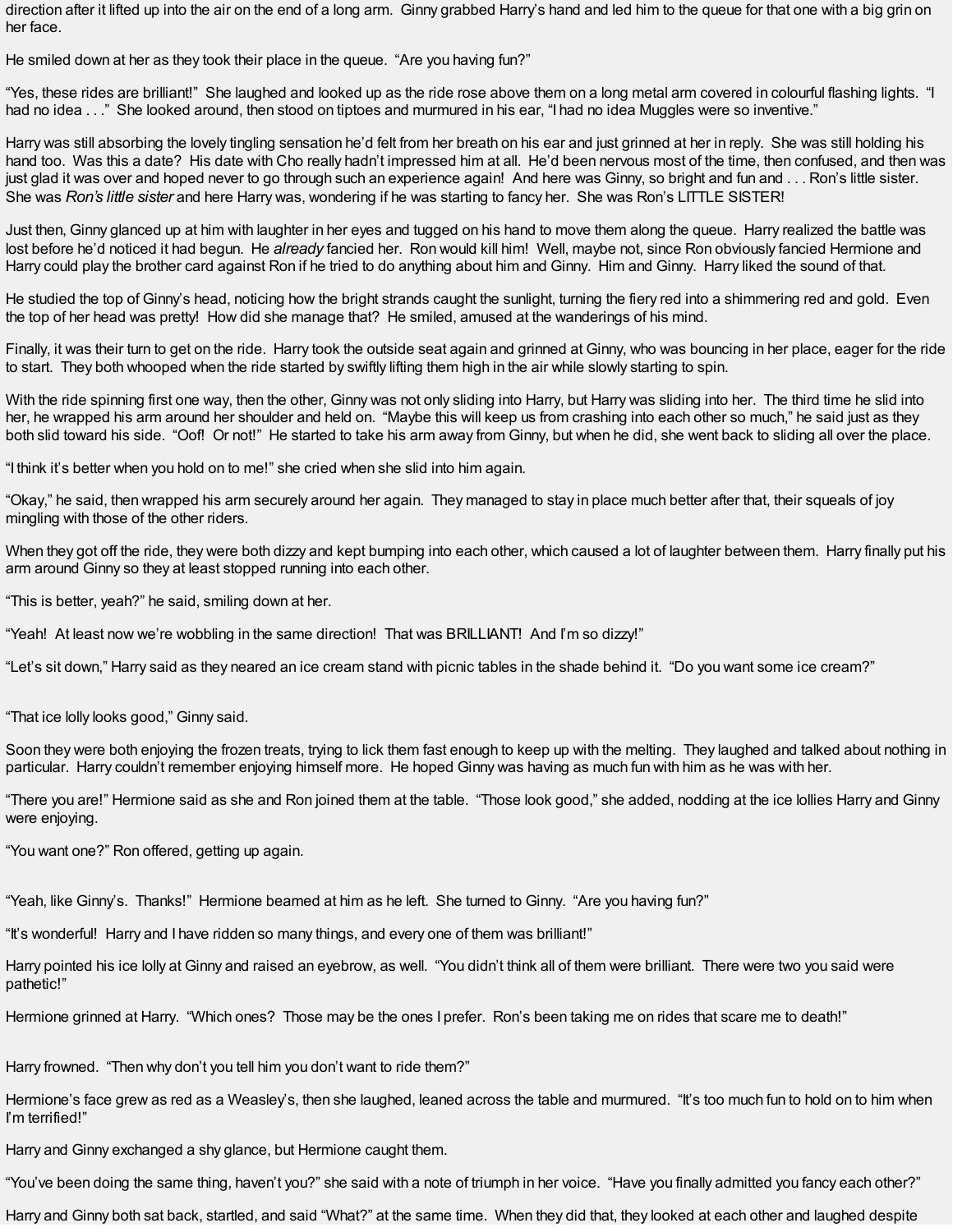their blushes.

Hermione clapped her hands. "I knew it! I was sure you just needed a nudge. I'm so happy for you!"

Harry didn't know what to say. He and Ginny had been having fun together, yeah, and they'd held hands while walking and had their arms around each other on rides, but those were necessities! They'd have lost each other in the crowds if they hadn't held hands, and the rides would have thrown them around much more if they hadn't held on to each other. Right?

Harry suddenly wondered why he was trying to convince himself there was nothing between him and Ginny. Oh yeah, because Ginny hadn't said a word in response to Hermione. He stifled a sigh.

"We, um," Ginny began.

"Hi, mate," Harry said quickly as his friend returned to the table with ice lollies in hand. "Long queue, eh?"

"Not too bad. It's so hot today, these are melting fast. Here you go," he told Hermione as he handed her one of the lollies. Once Ron was settled, he looked at Harry, then at Ginny, then at Hermione. He looked at each of them again, then frowned and said, "What's going on?"

"Nothing," Harry said quickly.

"Not nothing," Hermione said, a smile tickling her lips. "They—"

"We've had a wonderful time today," Ginny told her brother, interrupting Hermione. "How about you?"

"Yeah, it's great, isn't it? Which rides have you been on?"

The situation defused at least for the moment, Harry, Ginny and Ron exchanged information about rides. Meanwhile, Hermione sat back and ate her ice lolly while studying Harry and Ginny more closely than was comfortable for Harry, at least.

"What are you going to go on next?" Ron said, looking at Harry and Ginny.

"That last ride you mentioned sounds like fun. A boat ride in the dark with things jumping out at you? And then it slides down a huge drop into water? That sounds like just the thing to do on a hot day," Ginny said.

"The first part of the ride was pretty pathetic, if you ask me," Ron said, "but the last bit was fun!"

Hermione sighed. "The first part is lovely, Ginny. Don't listen to him."

"Sounds as if it had something for both of you," Harry said, smiling at Hermione.

"Yeah." Her smile told Harry far more than her reply did.

The couples soon parted, each setting off to try the rides the others had already ridden. Harry and Ginny soon found themselves in a small boat built for two gliding into a dark tunnel.

"This is nice," Ginny said, leaning against Harry a bit as she relaxed.

"Yeah." Harry didn't mind her leaning on him at all. As soon as she had, the beast in his chest started purring again and he found himself filled with irrational hope. In fact . . . *Am I a Gryffindor or not?* He gathered his courage and said, "Can I ask you something?"

"Sure."

"Erm . . . would you, erm, would you consider this a . . . a date?"

Ginny sat up and turned toward him, although they couldn't see each other very well in the dark. "Why do you ask that?"

"Well, we've been holding hands and so on, and . . . Ireally like it. I like you, Ginny. I think I fancy you, although when Ron finds out, he'll kill me."

"No, he won't. Iwon't let him." He could hear the happiness in her voice. "And yes, Iwould like to consider this a date, if you will too."

"I'd like that. I'd like this to be the first of many, actually." He put his arm around her shoulder and pulled her close.

"Mmm, me too," Ginny said, then surprised Harry by kissing him. This wasn't just an accidental bump of the lips like the first one. She had deliberately pulled his head down to hers, put her lips on his and she was *moving* them somehow. Harry couldn't remember his own name anymore, and didn't really care.

The boat moved into a lighted area still inside the tunnel and the sound of people chuckling behind them startled Harry. When they broke off the kiss, Harry knew he had a daft grin on his face, but he didn't care. "That was lovely. Please may I have another?"

"Since you asked so nicely," Ginny said, then wrapped her arms around his neck. As the boat moved into a dark area again, Harry lowered his lips to hers as if he'd done this all his life. Suddenly he hoped he'd live a hundred years or more so he could kiss Ginny for a long, long time.

He had both arms around her now and his lips were moving right along with hers, planting tiny kisses on the corner of her mouth, on the end of her